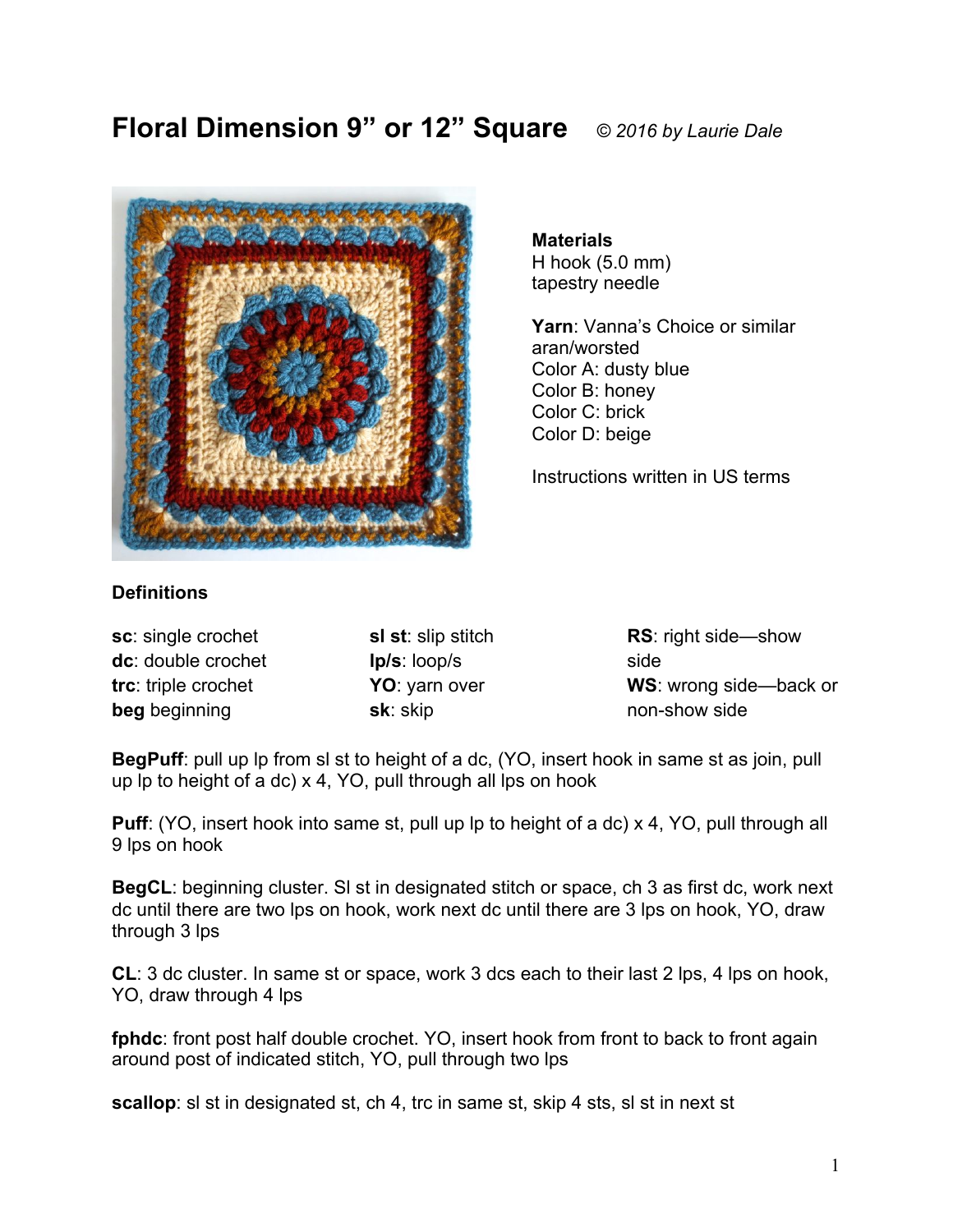#### **Links**

**MC** Magic Circle: https://www.youtube.com/watch?v=1J8MRYsr7FE

**Invisible Join**: http://www.lookatwhatimade.net/crafts/yarn/crochet/crochettutorials/crochet-invisible-join-vs-slip-stitch-join/

**Standing sc:** https://www.youtube.com/watch?v=8MsVeIId2UY

### **Instructions**

To begin round with new color, standing sts are used throughout; but if desired, you can use sl st in designated st, ch appropriate number: (sl st, ch 1, sc) as sc, ch 2 as hdc, ch 3 as dc, ch 4 as trc.

To finish off round, sl st in beg st or use invisible join.

**Rnd 1** (RS): With Color A, use Magic Circle, 8 sc, sl st in first sc. (Or ch 4, join in a circle with a sl st, 8 sc in circle, sl st in beg sc) **(8scs)**

**Rnd 2**: (RS) BegPuff in same st as join, (ch 2, Puff in next sc) x 7, ch 2, sl st in top of BegPuff or invisible join. Finish off Color A. **(8 Puffs, 8 ch-2 sps)**

**Rnd 3**: (WS) Turn work to wrong side. With Color B, make a standing sc in any ch-2 sp, trc in same sp, (sc & trc in next eye of Puff, sc & trc in next ch-2 sp) x 7, (sc & trc in last eye of Puff, sl st in beg sc, or invisible join. Finish off Color B. **(16 trcs, 16 scs)**

**Rnd 4**: (RS) Turn work to right side. With Color C, make a BegCL in any sc, (ch 2, CL in next sc) x 15, ch 2, sl st in BegCL. **(16 CLs, 16 ch-2 sps)**

**Rnd 5**: St st in next ch-2 sp, BegCL, (ch 3, CL in next ch-2 sp) x 15, ch 3, sl st in Beg CL or invisible join. Finish off Color C. **(16 CLs, 16 ch-3 sps)**

**Rnd 6**: With Color A, standing sc in any ch-3 sp, (fphdc around next CL, sc in next ch-3 sp, 2 dc into CL below of Rnd 4, sc into same ch-3 sp of Rnd 5) x 15, fphdc around next CL, sc in next ch-3 sp, 2 dc in Rnd 4 CL, sl st in beg sc. **(16 fphdcs, 32dcs, 32 scs)**

**Rnd 7**: *In this round don't crochet the chains/trcs too tightly OR switch to a Size I hook for this round. Note: the ch 4 is NOT a trc.* Sl st in next fphdc, (ch 4, trc in same st, sk next 4 sts, sl st in next fphdc—scallop made) x 16, placing the last sl st of scallop 16 in beg sl st. Finish off Color A. **(16 scallops)**

**Rnd 8**: *This round is worked in rounds 7 & 6.* With Color D, join with a sl st in any sl st between scallops, ch 4 as trc (or make a standing trc), 4 trc in same stitch (corner made). Working behind scallop, [sk sc, dc in next 2 dc and sc on Rnd 6, hdc in sl st between next 2 scallops of Rnd 7, dc in each dc on Rnd 6 (skipping both sc), sc in next sl st between scallops on Rnd 7, dc in each dc on Rnd 6 (skipping both sc), hdc in sl st between scallops on Rnd 7, dc in sc and each dc on Rnd 6 (skipping last sc), 5 trc in sl st between scallops on Rnd 7 (corner made)] x 4, omitting corner on last repeat, sl st in beg trc. **(20 trcs, 40 dcs, 8 hdcs, 4 scs)**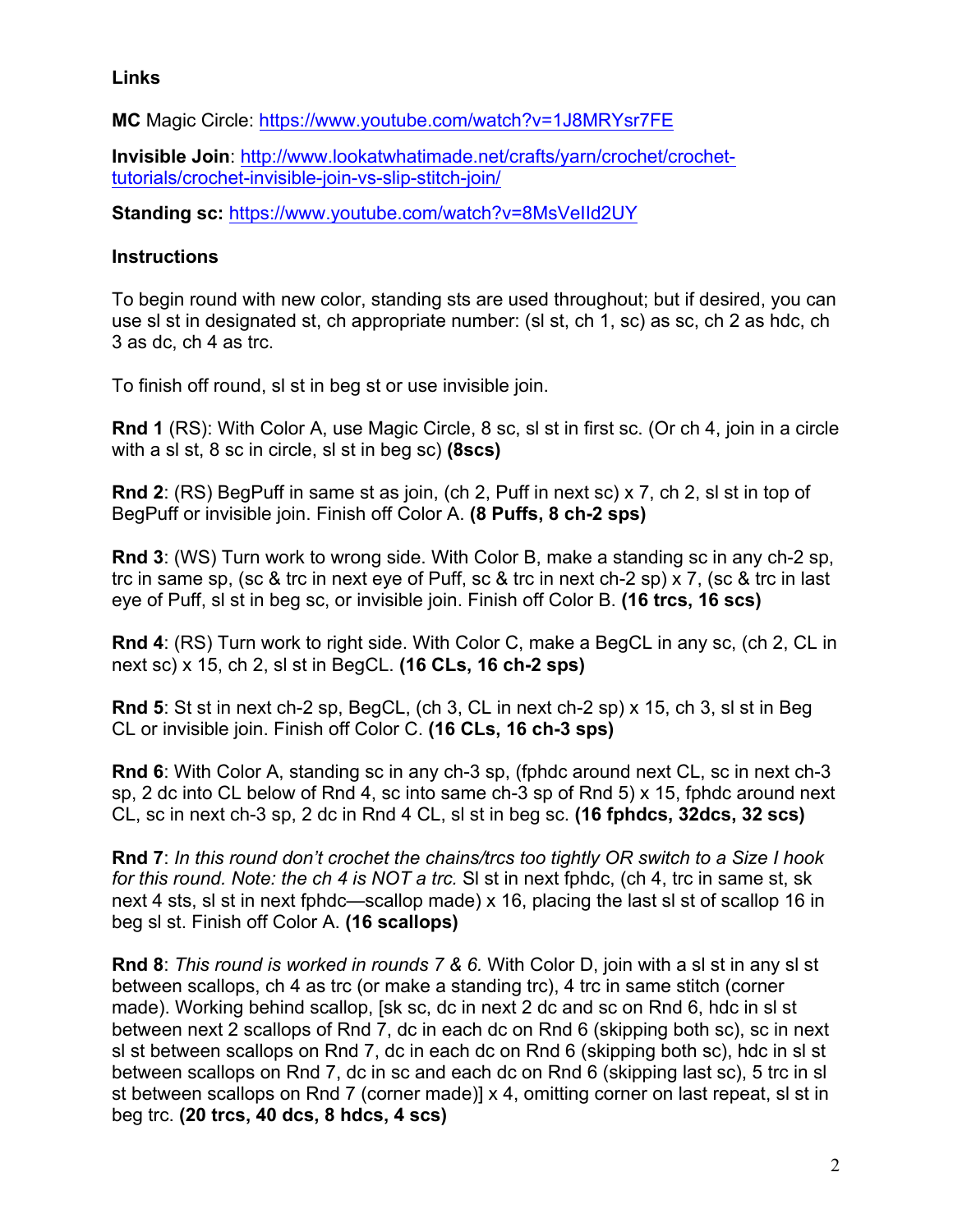**Cheat Rnd 8:** Work in each Rnd 7 sl st as indicated. Work all **dcs in Rnd 6**—behind Rnd 7.

(5 trcs, **sksc/3dcs**, hdc, **sksc/2dcs/sksc**, sc, **sksc/2dcs/sksc**, hdc, **3dcs/sksc**) x 4

**Rnd 9**: Ch 3 as dc, dc in next trc, [(2 dc, ch 2, 2 dc) as corner in next trc (the middle of 5 trc), dc in next 5 sts, hdc in next 7 sts, dc in next 5 sts] x 4, omitting 2 dc on last repeat. Sl st in beg dc (top of ch-3). **(56 dcs, 28 hdcs, 4 ch-2 sps)**

**Rnd 10**: Ch 3 (as hdc & ch-1), sk next st, hdc in next st, ch 1, sk next st, [corner in ch-2 sp as (hdc & ch 1) x 3, sk next st, (hdc in next st, ch 1, sk next st) x 10] 4 times, omitting last 2 hdc/ch-1, si st in beg hdc (the  $2<sup>nd</sup>$  ch of beg ch-3). Finish off Color D. **(52hdcs, 52 ch-1 sps)**

**Rnd 11**: With Color B, standing sc in middle hdc of any corner, 2 sc in same st (corner made). [(Sc in next ch-1 sp, ch 1, sk next hdc) x 12, sc in next ch-1 sp (the first sp of the corner) 3 sc in middle hdc as corner] x 4, omitting last corner. Sl st in beg sc. Finish off Color B. **(64 scs, 48 ch-1 sps)**

#### *For 12-inch square move to 12" instructions*

**Rnd 12 (9")**: With Color C, [3 sc as corner in middle sc of any corner, sc in next st, (sc in next sc, working behind ch-1 sp, hdc in sk hdc of Rnd 10) x 12 across side, sc in next 2 sc] x 4, omitting corner on last repeat. Join with sl st in beg sc or use invisible join. Finish off Color C. **(72 scs, 48 hdcs)**



#### **12" Square Instructions**

**Rnd 12 (12")**: With Color C, join with standing dc in any corner sc, dc in same st, ch 2, 2 dc in same st (corner made), [dc in each st and sp across, corner as (2 dc, ch 2, 2 dc) in corner sc] x 4, omitting corner on last repeat. Finish off Color C. **(31 dc, 1 ch-2 sp) per side**

**Rnd 13 (12")**: With Color A, sl st in any ch-2 sp, [ch 2, sl st in same sp, scallop as (ch 4, trc in same sp, sk 3 st, sl st in next st) x 8, placing last sl st in corner ch sp] x 4. Join last scallop with sl st in beg sl st. Finish off Color A. **(32 scallops, 4 ch-2 sp)**